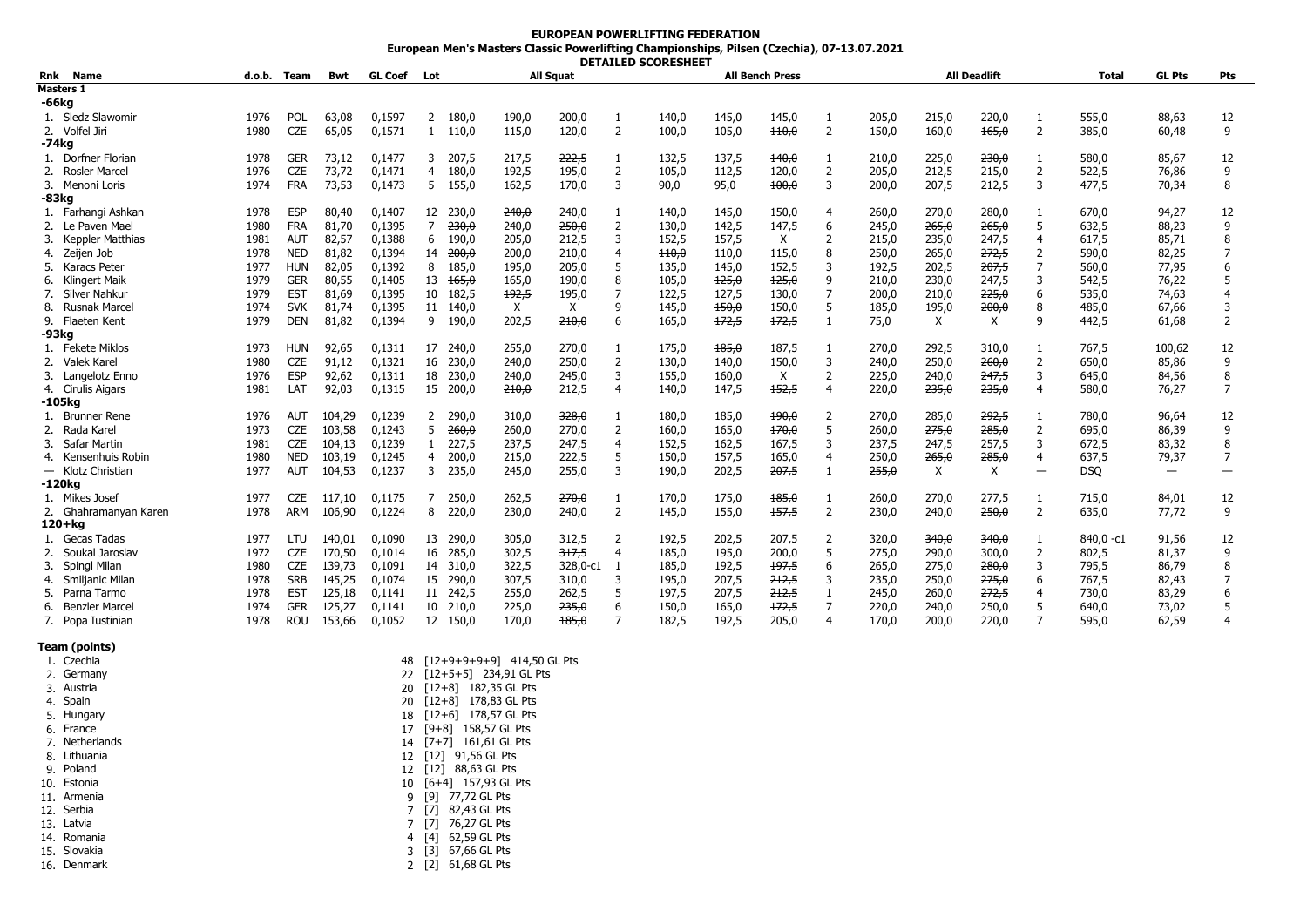| Best Lifters of Masters 1 by IPF GL Formula     |              |                          |                |                  |    |                   |                |                |                          |                  |                |                |                |                |                |                |                |                |                          |                                 |
|-------------------------------------------------|--------------|--------------------------|----------------|------------------|----|-------------------|----------------|----------------|--------------------------|------------------|----------------|----------------|----------------|----------------|----------------|----------------|----------------|----------------|--------------------------|---------------------------------|
| <b>Rnk</b> Lifter                               | <b>Team</b>  |                          |                |                  |    | Bwt               |                | <b>Total</b>   |                          | <b>GL Points</b> | <b>C.Rnk</b>   |                |                |                |                |                |                |                |                          |                                 |
| 1. Fekete Miklos                                | Hungary      |                          |                |                  |    | 92,65             |                | 767,5          |                          | 100,6193         |                |                |                |                |                |                |                |                |                          |                                 |
| 2. Brunner Rene                                 | Austria      |                          |                |                  |    | 104,29            |                | 780,0          |                          | 96,6420          | 1              |                |                |                |                |                |                |                |                          |                                 |
| 3. Farhangi Ashkan                              | Spain        |                          |                |                  |    | 80,40             |                | 670,0          |                          | 94,2690          | $\mathbf{1}$   |                |                |                |                |                |                |                |                          |                                 |
| Masters 2                                       |              |                          |                |                  |    |                   |                |                |                          |                  |                |                |                |                |                |                |                |                |                          |                                 |
| -66kg                                           |              |                          |                |                  |    |                   |                |                |                          |                  |                |                |                |                |                |                |                |                |                          |                                 |
| 1. Bernard Mickael                              | 1970         | <b>FRA</b>               | 64,94          | 0,1572           |    | 150,0             | 160,0          | 170,0          | 1                        | 140,0            | 151,0          | 151,0          | -1             | 170,0          | 180,0          | 190,0          | 1              | 490,0          | 77,03                    | 12                              |
| 2. Stanescu Dan                                 | 1969         | <b>ROU</b>               | 64,63          | 0,1576           | 2  | 100,0             | 440,0          | 110,0          | 2                        | 100,0            | 107,5          | 107,5          | $\overline{2}$ | 130,0          | 140,0          | 150,0          | $\overline{2}$ | 360,0          | 56,74                    | 9                               |
| -74kg                                           |              |                          |                |                  |    |                   |                |                |                          |                  |                |                |                |                |                |                |                |                |                          |                                 |
| 1. Gasdal Per                                   | 1968         | <b>NOR</b>               | 73,64          | 0,1472           | 3  | 120,0             | 135,0          | 140,0          | 2                        | 105,0            | 112,5          | 120,0          | 2              | 180,0          | 205,0          | 217,5          | 1              | 477,5          | 70,29                    | 12                              |
| 2. Greindl Bernhard                             | 1969         | <b>GER</b>               | 72,44          | 0,1484           | 4  | 130,0             | 135,0          | 140,0          | $\mathbf{1}$             | 110,0            | 115,0          | 115,0          | 3              | 150,0          | 160,0          | 167,5          | 4              | 417,5          | 61,96                    | 9                               |
| 3. Myrvold Terie                                | 1967         | <b>NOR</b>               | 73,59          | 0,1472           | 5  | 120,0             | 127,5          | 135,0          | 3                        | 97,5             | 105,0          | 107,5          | 4              | 155,0          | 162,5          | 170,0          | 3              | 410,0          | 60,35                    | 8                               |
| - Leganes de La Fuente Julian                   | 1970         | <b>ESP</b>               | 73,26          | 0,1476           | 6  | 185,0             | 185,0          | 185,0          | $\overline{\phantom{m}}$ | 110,0            | 117,5          | 122,5          | $\mathbf{1}$   | 200,0          | 210,0          | 210,0          | $\overline{2}$ | <b>DSQ</b>     | $\overline{\phantom{0}}$ | $\overline{\phantom{m}}$        |
| -83kg                                           |              |                          |                |                  |    |                   |                |                |                          |                  |                |                |                |                |                |                |                |                |                          |                                 |
| 1. Baali Kader<br>2. Tamas Ficzere              | 1968<br>1970 | <b>FRA</b><br><b>HUN</b> | 79,96<br>82,39 | 0,1411<br>0,1389 | 9  | 10 215,0<br>205,0 | 225,0          | 225,0<br>217,5 | 2<br>$\mathbf{1}$        | 140,0<br>125,0   | 145,0<br>130,0 | 450,0<br>130,0 | -1<br>3        | 240,0<br>225,0 | 250,0<br>235,0 | 257,5<br>245,0 | 1<br>3         | 617,5<br>592,5 | 87,13<br>82,30           | 12<br>9                         |
| 3. Macia Pajares Antoni                         | 1966         | <b>ESP</b>               | 81,64          | 0,1396           | 8  | 192,5             | 215,0<br>202,5 | 210,0          | 3                        | 102,5            | 107,5          | 110,0          | 4              | 230,0          | 250,0          | 257,5          | $\overline{2}$ | 560,0          | 78,18                    | 8                               |
| 4. Stachovas Vitalijus                          | 1971         | LTU                      | 82,33          | 0,1390           | 7  | 160,0             | 170,0          | 180,0          | 4                        | 140,0            | 145,0          | 147,5          | 2              | 200,0          | 222,5          | 222,5          | $\overline{4}$ | 520,0          | 72,28                    | $\overline{7}$                  |
| -93kg                                           |              |                          |                |                  |    |                   |                |                |                          |                  |                |                |                |                |                |                |                |                |                          |                                 |
| 1. Rodriguez Acuna Alejandro                    | 1968         | <b>ESP</b>               | 92,73          | 0,1310           | 12 | 250,0             | 260,5-c2       | 265,0-c2       | -1                       | 160,0            | 165,0          | 168,5-c2       |                | 250,0          | 257,5          | 265,0          | 2              | 698,5 - c2     | 91,50                    | 12                              |
| 2. Musil Michael                                | 1971         | <b>AUT</b>               | 91,44          | 0,1319           | 11 | <del>230,0</del>  | 230,0          | 230,0          | 2                        | 155,0            | 160,0          | 165,0          | 2              | 270,0          | 290,0          | 305,0          | $\mathbf{1}$   | 685,0          | 90,35                    | 9                               |
| $-105$ kg                                       |              |                          |                |                  |    |                   |                |                |                          |                  |                |                |                |                |                |                |                |                |                          |                                 |
| 1. Kania Miroslaw                               | 1966         | <b>POL</b>               | 97,13          | 0,1281           |    | 15 215,0          | 225,0          | 230,0          | 1                        | 145,0            | 152,5          | 155,0          | 3              | 230,0          | 240,0          | 245,0          | 3              | 622,5          | 79,74                    | 12                              |
| 2. Psota Jiri                                   | 1962         | <b>CZE</b>               | 103,69         | 0,1242           | 19 | 200,0             | 210,0          | 220,0          | 2                        | 152,5            | 160,0          | 168,0          | $\mathbf{1}$   | 220,0          | 235,0          | 240,0          | 5              | 620,0          | 77,00                    | 9                               |
| Prada Jimenez Eduardo                           | 1970         | <b>ESP</b>               | 103,60         | 0,1242           |    | 13 195,0          | 210,0          | 215,0          | 3                        | 137,5            | 140,0          | 145,0          | 6              | 215,0          | 230,0          | 245,0          | 4              | 600,0          | 74,52                    | 8                               |
| Zoltan Szathmary                                | 1967         | <b>HUN</b>               | 101,49         | 0,1254           | 16 | 180.0             | 490,0          | 200,0          | 5                        | 135,0            | 135,0          | 140,0          | 5              | 220,0          | 235,0          | 250,0          | 1              | 590,0          | 73,99                    | $\overline{7}$                  |
| Desmoulin Eric                                  | 1969         | <b>FRA</b>               | 103,80         | 0,1241           | 18 | <del>195,0</del>  | 195,0          | 202,5          | 6                        | 142,5            | 450,0          | 150,0          | 4              | 217,5          | 237,5          | 242,5          | 6              | 582,5          | 72,29                    | 6                               |
| Huemer Franz<br>6.                              | 1963         | <b>AUT</b>               | 100,44         | 0,1261           | 17 | 180,0             | 180,0          | 185,0          | $\overline{7}$           | 150,0            | 155,0          | 157,5          | $\overline{2}$ | 200,0          | 210,0          | 220,0          | 7              | 545,0          | 68,72                    | 5                               |
| Schnurr Mario<br>$\qquad \qquad \longleftarrow$ | 1966         | <b>GER</b>               | 94,34          | 0,1299           | 14 | 202,5             | 212,5          | 215,0          | $\overline{4}$           | 122,5            | 122,5          | 122,5          |                | 230,0          | 242,5          | 247,5          | $\overline{2}$ | <b>DSQ</b>     | $\overline{\phantom{m}}$ | $\overbrace{\phantom{1232211}}$ |
| -120kg                                          |              |                          |                |                  |    |                   |                |                |                          |                  |                |                |                |                |                |                |                |                |                          |                                 |
| 1. Cvekovic Sasa                                | 1970         | <b>SRB</b>               | 119,16         | 0,1166           | 23 | 240,0             | 260,0          | 275,0-c2       | -1                       | 145,0            | 152,5          | 160,0          | 2              | 257,5          | 282,5          | 301,0          | 1              | $717,5 - c2$   | 83,66                    | 12                              |
| 2. Kanat Zoltan                                 | 1962         | <b>CZE</b>               | 118,40         | 0,1169           | 20 | 260,0             | 273,0          | 273,0          | 2                        | 160,0            | 165,0          | 165,0          | 1              | 260,0          | 272,5          | X              | $\overline{2}$ | 692,5          | 80,95                    | 9                               |
| 3. Denis Jean Michel                            | 1971         | <b>FRA</b>               | 117,33         | 0,1174           | 22 | 205,0             | 212,5          | 215,0          | 3                        | 120,0            | 125,0          | 130,0          | $\overline{4}$ | 220,0          | 222,5          | 232,5          | 3              | 575,0          | 67,50                    | 8                               |
| 4. Titz Jurgen                                  | 1965         | <b>GER</b>               | 117,93         | 0,1171           | 21 | <del>200,0</del>  | 200,0          | 215,0          | 4                        | 140,0            | 147,5          | 147,5          | 3              | 200,0          | 225,0          | 227,5          | $\overline{4}$ | 540,0          | 63,23                    | $\overline{7}$                  |
| $120+ka$                                        |              |                          |                |                  |    |                   |                |                |                          |                  |                |                |                |                |                |                |                |                |                          |                                 |
| 1. Kacevics Aleksandrs                          | 1963         | LAT                      | 125,34         | 0,1141           |    | 24 195,0          | 205,0          | 215,0          | 3                        | 142,5            | 150,0          | 152,5          | 3              | 235,0          | 245,0          | 255,0          | 1              | 620.0          | 70,74                    | 12                              |
| 2. Wamsteeker Wim                               | 1969         | <b>NED</b>               | 129,80         | 0,1124           | 25 | 215,0             | 222,5          | 225,0          | 1                        | 120,0            | 127,5          | 130,0          | $\overline{4}$ | 227,5          | 237,5          | 245,0          | $\overline{2}$ | 600,0          | 67,44                    | 9                               |
| Lasak Andrzei                                   | 1966         | POL                      | 120,35         | 0,1161           | 26 | 210,0             | 215,0          | 220,0          | 2                        | 140,0            | 150,0          | 152,5          | $\overline{2}$ | 220,0          | 227,5          | 235,0          | 3              | 597,5          | 69,37                    | 8                               |
| 4. Stoecklinger Robert                          | 1965         | <b>AUT</b>               | 121,84         | 0,1155           | 27 | 190,0             | 205,0          | 212,5          | 4                        | 150,0            | 155,0          | 157,5          |                | 220,0          | 240,0          | 240,0          | 4              | 567,5          | 65,55                    | $\overline{7}$                  |
|                                                 |              |                          |                |                  |    |                   |                |                |                          |                  |                |                |                |                |                |                |                |                |                          |                                 |

## **Team (points)**

|    | 1. France                                          |         | 38 | $[12+12+8+6]$ 303,95 GL Pts |       |                  |              |
|----|----------------------------------------------------|---------|----|-----------------------------|-------|------------------|--------------|
|    | 2. Spain                                           |         | 28 | $[12+8+8]$ 244,20 GL Pts    |       |                  |              |
|    | 3. Austria                                         |         | 21 | $[9+7+5]$ 224,62 GL Pts     |       |                  |              |
|    | 4. Poland                                          |         | 20 | $[12+8]$ 149,11 GL Pts      |       |                  |              |
|    | 5. Norway                                          |         | 20 | $[12+8]$ 130,64 GL Pts      |       |                  |              |
|    | 6. Czechia                                         |         | 18 | $[9+9]$ 157,96 GL Pts       |       |                  |              |
|    | 7. Hungary                                         |         | 16 | $[9+7]$ 156,28 GL Pts       |       |                  |              |
|    | 8. Germany                                         |         | 16 | $[9+7]$ 125,19 GL Pts       |       |                  |              |
|    | 9. Serbia                                          |         | 12 | [12] 83,66 GL Pts           |       |                  |              |
|    | 10. Latvia                                         |         | 12 | $[12]$<br>70,74 GL Pts      |       |                  |              |
|    | 11. Netherlands                                    |         | 9  | 67,44 GL Pts<br>[9]         |       |                  |              |
|    | 12. Romania                                        |         | 9  | [9]<br>56,74 GL Pts         |       |                  |              |
|    | 13. Lithuania                                      |         |    | 72,28 GL Pts<br>[7]         |       |                  |              |
|    | <b>Best Lifters of Masters 2 by IPF GL Formula</b> |         |    |                             |       |                  |              |
|    | <b>Rnk</b> Lifter                                  | Team    |    | Bwt                         | Total | <b>GL Points</b> | <b>C.Rnk</b> |
|    | 1. Rodriguez Acuna Alejandro                       | Spain   |    | 92,73                       | 698,5 | 91,5035          |              |
|    | Musil Michael                                      | Austria |    | 91,44                       | 685,0 | 90,3515          | 2            |
| 3. | Baali Kader                                        | France  |    | 79,96                       | 617,5 | 87,1293          |              |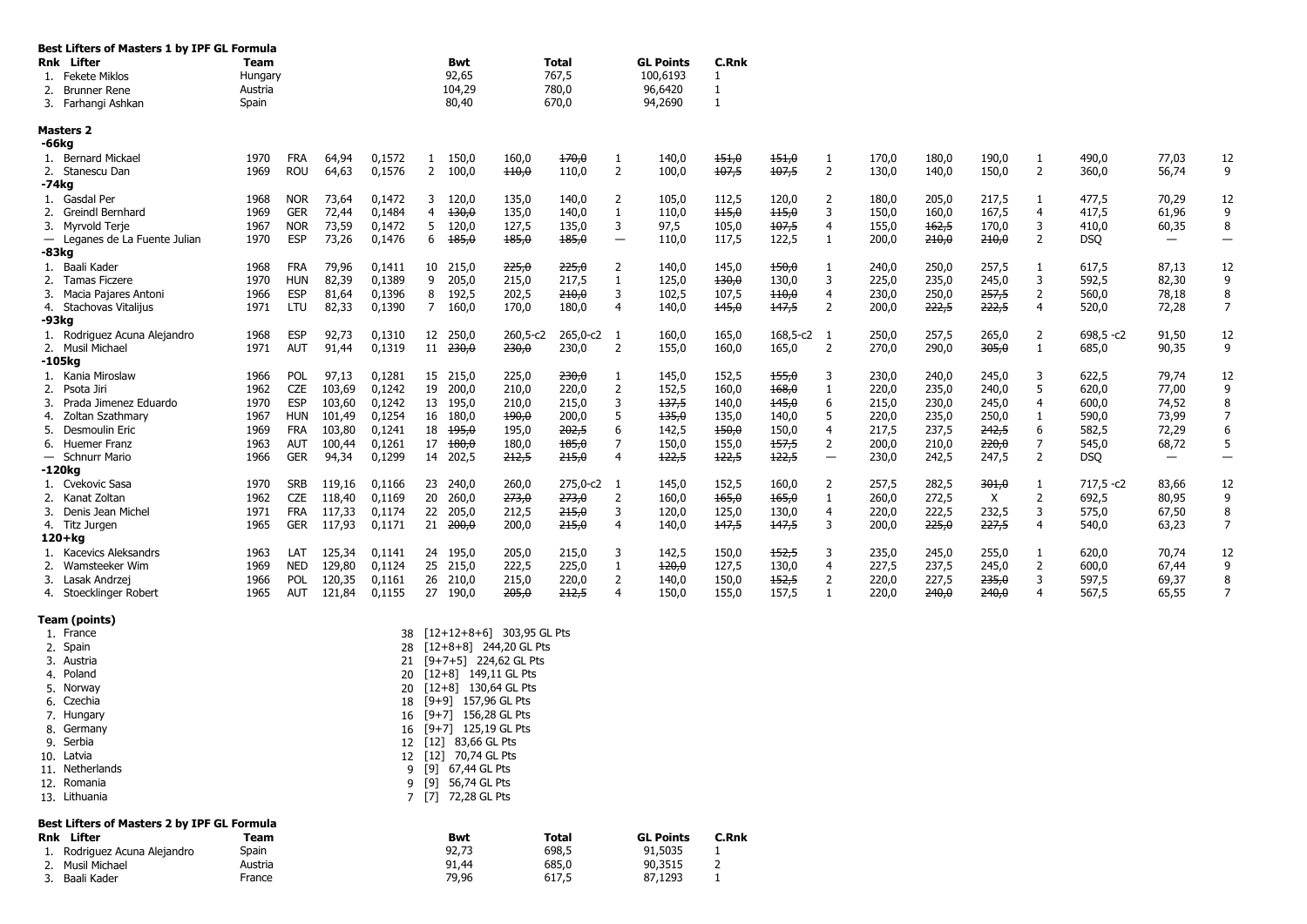| <b>Masters 3</b><br>-66kg           |      |            |        |        |    |                          |       |       |                |       |       |         |   |       |       |       |                |       |       |    |
|-------------------------------------|------|------------|--------|--------|----|--------------------------|-------|-------|----------------|-------|-------|---------|---|-------|-------|-------|----------------|-------|-------|----|
| 1. Lopez Cabello Rafael             | 1958 | <b>ESP</b> | 64,92  | 0,1573 |    | 145,0                    | 145,0 | 167,5 |                | 80,0  | 85,0  | 90,0    | 2 | 205,0 | 225,5 | X     |                | 440,0 | 69,21 | 12 |
| 2. Piwowarczyk Marian               | 1961 | POL        | 63,47  | 0,1591 |    | 90,0                     | 100,0 | 110,0 | $\overline{2}$ | 90,0  | 95,0  | 97,5    |   | 140,0 | 160,0 | 175,0 | $\overline{2}$ | 382,5 | 60,86 | 9  |
| -74kg                               |      |            |        |        |    |                          |       |       |                |       |       |         |   |       |       |       |                |       |       |    |
| 1. Jouannic Daniel                  | 1960 | <b>FRA</b> | 73,29  | 0,1475 |    | 5 125,0                  | 135,0 | 140,0 |                | 90,0  | 95,0  | 97,5    |   | 152,5 | 162,5 | 170,0 |                | 405,0 | 59,74 | 12 |
| 2. Laksa Ilmars                     | 1960 | LAT        | 72,66  | 0,1482 | 4  | 110,0                    | 115,0 | 120,0 |                | 85,0  | 85,0  | 87,5    |   | 160,0 | 170,0 | 175,0 |                | 375,0 | 55,58 | 9  |
| -83kg                               |      |            |        |        |    |                          |       |       |                |       |       |         |   |       |       |       |                |       |       |    |
| 1. Bevers Wim                       | 1960 | <b>NED</b> | 82,61  | 0,1388 |    | 137,5                    | 147,5 | 152,5 |                | 95,0  | 100,0 | 102,5   |   | 170,0 | 185,0 | 200,0 |                | 452,5 | 62,81 | 12 |
| 2. Reitter Wolfgang                 | 1959 | <b>AUT</b> | 80,68  | 0,1404 | 6  | 135,0                    | 135,0 | 150,0 | $\overline{2}$ | 92,5  | 97,5  | 102,5   |   | 140,0 | 155,0 | 165,0 |                | 417,5 | 58,62 | 9  |
| -93kg                               |      |            |        |        |    |                          |       |       |                |       |       |         |   |       |       |       |                |       |       |    |
| 1. Gromek Jozef                     | 1958 | <b>POL</b> | 91,58  | 0,1318 | 9  | 210,0                    | 230,0 | 230,0 |                | 135,0 | 142,5 | 147,5   |   | 240,0 | 260,0 | X     |                | 637,5 | 84,02 | 12 |
| 2. Olsen Ole                        | 1961 | <b>DEN</b> | 92,08  | 0,1315 | 8  | 180,0                    | 195,0 | 202,5 | $\overline{2}$ | 125,0 | 125,0 | 130,0   |   | 230,0 | 250,0 | 260,0 | 2              | 585,0 | 76,93 | 9  |
| -105kg                              |      |            |        |        |    |                          |       |       |                |       |       |         |   |       |       |       |                |       |       |    |
| 1. Horny Ladislav                   | 1959 | <b>SVK</b> | 104,43 | 0,1238 |    | 12 187,5                 | 197,5 | 205,0 |                | 135,0 | 142,5 | 147,5   |   | 190,0 | 202,5 | 210,0 |                | 557,5 | 69,02 | 12 |
| 2. Lehotai Sandor                   | 1959 | <b>HUN</b> | 103,48 | 0,1243 | 13 | 190,0                    | 205,0 | 212,5 |                | 95,0  | 100,0 | 100,0   |   | 225,0 | 235,0 | 240,0 |                | 542,5 | 67,43 | 9  |
| 3. Sekot Michal                     | 1961 | <b>CZE</b> | 93,23  | 0,1307 | 11 | <del>185,0</del>         | 185,0 | X     |                | 125,0 | 132,5 | 142,5   |   | 160,0 | 180,0 | 202,5 |                | 520,0 | 67,96 | 8  |
| 4. Rodriguez Pineiro Rodrigo Manuel | 1957 | <b>ESP</b> | 101,81 | 0,1253 | 14 | 130,0                    | 137,5 | 142,5 | 4              | 120,0 | 130,0 | 140,0   |   | 160,0 | 175,0 | 182,5 |                | 455,0 | 57,01 |    |
| -120kg                              |      |            |        |        |    |                          |       |       |                |       |       |         |   |       |       |       |                |       |       |    |
| 1. Katzula Reiner                   | 1953 | <b>GER</b> | 116,18 | 0,1179 |    | 16 190,0                 | 200,0 | 205,0 |                | 140,0 | 150,0 | 152,5   |   | 200,0 | 210,0 | 220,0 |                | 577,5 | 68,09 | 12 |
| 2. Zamazal Petr                     | 1956 | <b>CZE</b> | 107,60 | 0,1221 | 15 | 150,0                    | 160,0 | 167,5 | 2              | 100,0 | 110,0 | $+12,5$ |   | 192,5 | 202,5 | 210,0 |                | 487,5 | 59,52 | 9  |
| $120+kg$                            |      |            |        |        |    |                          |       |       |                |       |       |         |   |       |       |       |                |       |       |    |
| 1. Van Giersbergen Fred             | 1960 | <b>NED</b> | 122,20 | 0,1153 | 17 | 170,0                    | 490,0 | 190,0 |                | 130,0 | 145,0 | 155,0   |   | 210,0 | 235,0 | 255,0 |                | 600,0 | 69,18 | 12 |
| Team (points)                       |      |            |        |        |    |                          |       |       |                |       |       |         |   |       |       |       |                |       |       |    |
| Natharlande                         |      |            |        |        |    | 24 [12±12] 131 QQ CI D+c |       |       |                |       |       |         |   |       |       |       |                |       |       |    |

| 1. Netherlands |    | 24 [12+12] 131,99 GL Pts |
|----------------|----|--------------------------|
| 2. Poland      |    | 21 [12+9] 144,88 GL Pts  |
| 3. Spain       |    | 19 [12+7] 126,22 GL Pts  |
| 4. Czechia     | 17 | [9+8] 127,49 GL Pts      |
| 5. Slovakia    |    | 12 [12] 69,02 GL Pts     |
| 6. Germany     |    | 12 [12] 68,09 GL Pts     |
| 7. France      |    | 12 [12] 59,74 GL Pts     |
| 8. Denmark     | 9  | [9] 76,93 GL Pts         |
| 9. Hungary     | 9  | [9] 67,43 GL Pts         |
| 10. Austria    | 9  | 58,62 GL Pts<br>[9]      |
| 11. Latvia     | 9  | [9] 55,58 GL Pts         |
|                |    |                          |

|     | Best Lifters of Masters 3 by IPF GL Formula |         |       |       |                  |       |  |  |  |  |  |  |  |
|-----|---------------------------------------------|---------|-------|-------|------------------|-------|--|--|--|--|--|--|--|
| Rnk | Lifter                                      | Team    | Bwt   | Total | <b>GL Points</b> | C.Rnk |  |  |  |  |  |  |  |
|     | 1. Gromek Jozef                             | Poland  | 91,58 | 637.5 | 84,0225          |       |  |  |  |  |  |  |  |
|     | 2. Olsen Ole                                | Denmark | 92,08 | 585.0 | 76.9275          |       |  |  |  |  |  |  |  |
|     | 3. Lopez Cabello Rafael                     | Spain   | 64.92 | 440.0 | 69,2120          |       |  |  |  |  |  |  |  |